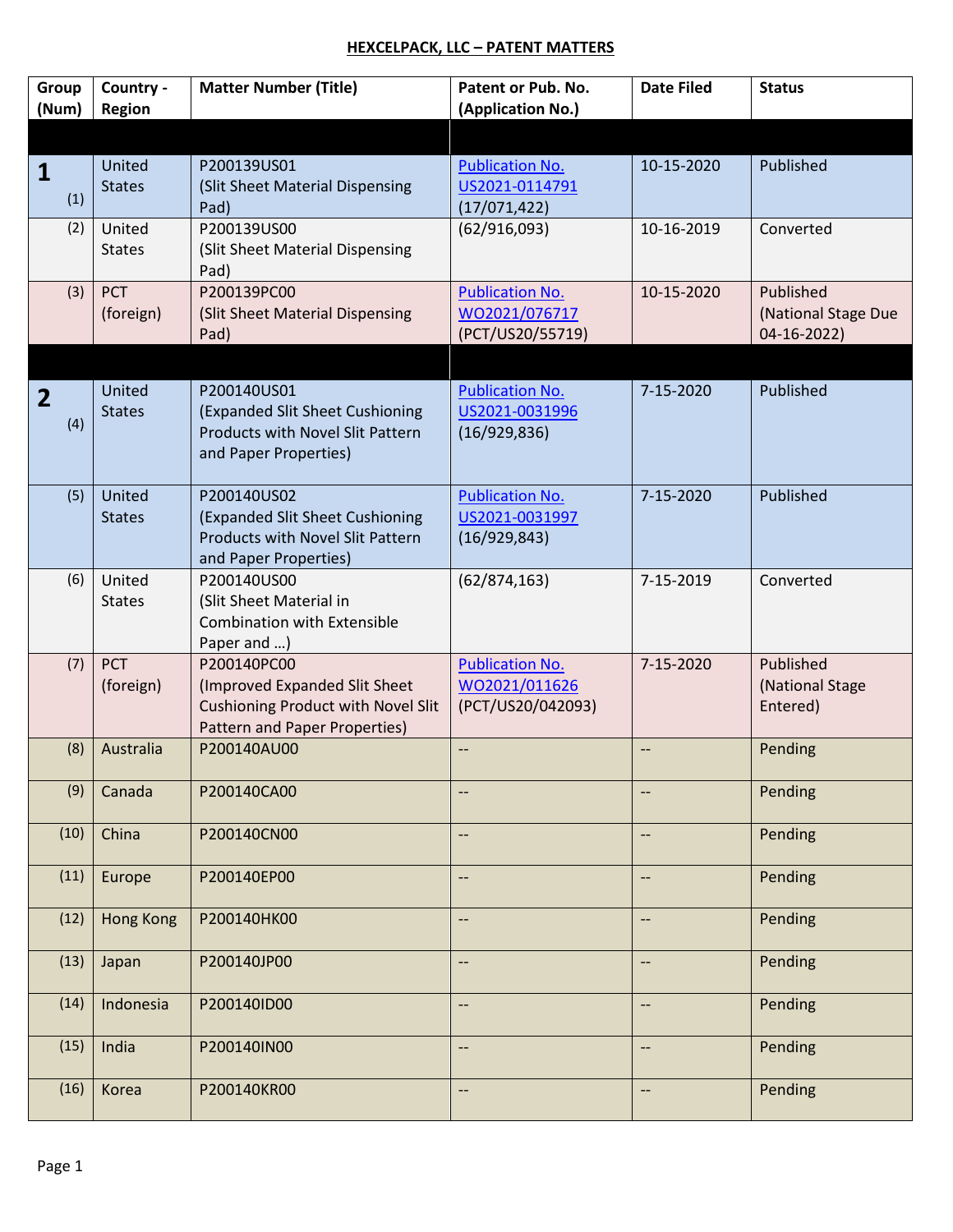| (17)      | Mexico                  | P200140MX00                                                                                                                                            |                                                             |                          | Pending                                  |
|-----------|-------------------------|--------------------------------------------------------------------------------------------------------------------------------------------------------|-------------------------------------------------------------|--------------------------|------------------------------------------|
| (18)      | <b>Brazil</b>           | P200140BR00                                                                                                                                            | $\overline{\phantom{a}}$                                    | $-$                      | Pending                                  |
| (19)      | United<br><b>States</b> | P200140USCIP<br>CIP of P200140US01<br>(Improved Expanded Slit Sheet<br><b>Cushioning Product with Novel</b><br><b>Reduced-Dimension Slit Patterns)</b> | <b>Publication No.</b><br>US2021-0309426<br>(16/501, 137)   | $1 - 6 - 2021$           | Published                                |
| (20)      | <b>PCT</b><br>(foreign) | P200140PCCIP<br>(Improved Expanded Slit Sheet<br><b>Cushioning Product with Novel</b><br><b>Reduced-Dimension Slit Patterns)</b>                       | (PCT/US2022/011426)                                         | $1 - 6 - 2022$           | (National Stage Due<br>$7 - 6 - 2023$    |
| 3<br>(21) | United<br><b>States</b> | P200143US01<br>(Embossed Paper in Combination<br>with Paper Cushioning for<br>Envelopes)                                                               | <b>Publication No.</b><br>US2020-0270048<br>(16/870, 195)   | $5 - 8 - 2020$           | Published                                |
| (22)      | United<br><b>States</b> | P200143US00<br>(Embossed Paper in Combination<br>with Paper Cushioning for<br>Envelopes)                                                               | (62/845, 293)                                               | 5-8-2019                 | Converted                                |
| (23)      | <b>PCT</b><br>(foreign) | P200143PC00<br>(Embossed Paper in Combination<br>with Paper Cushioning for<br>Envelopes)                                                               | <b>Publication No.</b><br>WO2020/227649<br>(PCT/US20/32146) | $5 - 8 - 2020$           | Published<br>(National Stage<br>Entered) |
| (24)      | Australia               | P200143AU00                                                                                                                                            | 2020267601                                                  | --                       | Pending                                  |
| (25)      | Canada                  | P200143CA00                                                                                                                                            | 3,139,692                                                   | --                       | Pending                                  |
| (26)      | China                   | P200143CN00                                                                                                                                            |                                                             | --                       | Pending                                  |
|           | $(27)$ Europe           | P200143EP00                                                                                                                                            | EP20802828.2                                                |                          | Pending                                  |
| (28)      | <b>Hong Kong</b>        | P200143HK00                                                                                                                                            | $\overline{\phantom{a}}$                                    | $\overline{\phantom{a}}$ | Pending                                  |
| (29)      | Japan                   | P200143JP00                                                                                                                                            | 2021-566005                                                 | --                       | Pending                                  |
| (30)      | Indonesia               | P200143ID00                                                                                                                                            | P00202111180                                                | --                       | Pending                                  |
| (31)      | India                   | P200143IN00                                                                                                                                            | 2021-17056458                                               | --                       | Pending                                  |
| (32)      | Korea                   | P200143KR00                                                                                                                                            | 10-2021-7040324                                             | $\overline{\phantom{a}}$ | Pending                                  |
| (33)      | Mexico                  | P200143MX00                                                                                                                                            | MX/a/2021/013538                                            | --                       | Pending                                  |
|           |                         |                                                                                                                                                        |                                                             |                          |                                          |
| 4<br>(34) | United<br><b>States</b> | P191003US00<br>(Protective Products, Such as<br>Envelopes, having )                                                                                    | Patent No.<br>10,981,712<br>(16/531,017)                    | 8-3-2019                 | Patented                                 |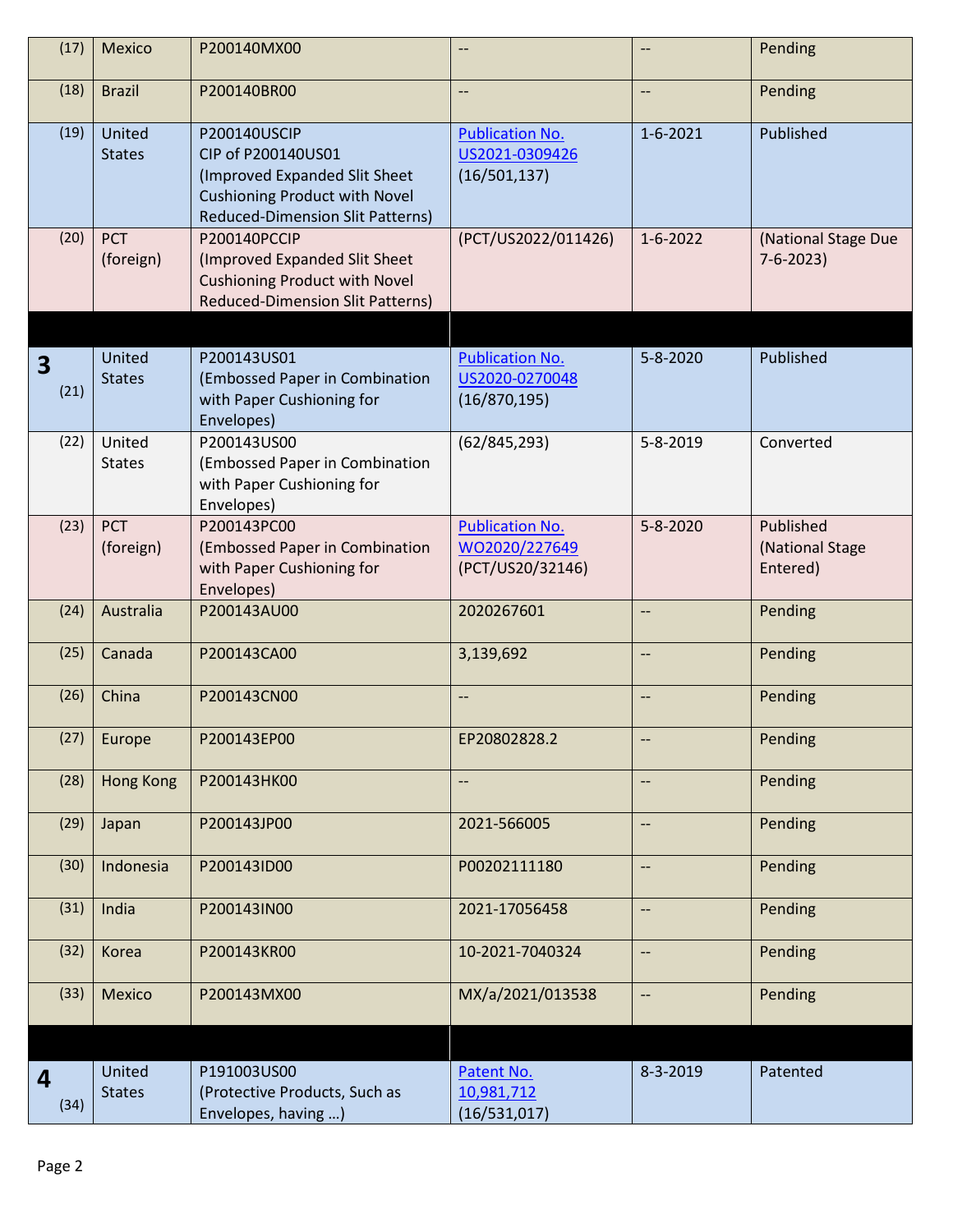| (35) | United           | P191003US01                            | <b>Publication No.</b>   | 3-30-2021                | Allowed         |
|------|------------------|----------------------------------------|--------------------------|--------------------------|-----------------|
|      | <b>States</b>    | Continuation of P191003US00            | US2021-0284419           |                          |                 |
|      |                  | (Protective Products, Such as          | (17/218,040)             |                          |                 |
|      |                  | Envelopes, having )                    |                          |                          |                 |
|      |                  |                                        |                          |                          |                 |
| (36) | United           | P191003US02                            | 17/576,118               | 1-14-2022                | Pending         |
|      | <b>States</b>    | Continuation of P191003US00            |                          |                          |                 |
|      |                  | (Protective Products, Such as          |                          |                          |                 |
|      |                  | Envelopes, having )                    |                          |                          |                 |
| (37) | United           |                                        | (62/806, 849)            | 2-17-2019                | Converted       |
|      | <b>States</b>    |                                        |                          |                          |                 |
| (38) | United           | $\overline{\phantom{a}}$               | (62/798,065)             | 1-29-2019                | Converted       |
|      |                  |                                        |                          |                          |                 |
|      | <b>States</b>    |                                        |                          |                          |                 |
| (39) | United           | $\overline{\phantom{a}}$               | (62/714, 739)            | 8-5-2018                 | Converted       |
|      | <b>States</b>    |                                        |                          |                          |                 |
| (40) | <b>PCT</b>       | P191003PC00                            | <b>Publication No.</b>   | 8-3-2019                 | Published       |
|      | (foreign)        | (Protective Products, Such as          | WO2020/033275            |                          | (National Stage |
|      |                  | Envelopes, having )                    | (PCT/US19/045027)        |                          | Entered)        |
| (41) | Australia        | P191003AU00                            | 2019319139               | $-$                      | Pending         |
|      |                  |                                        |                          |                          |                 |
|      |                  |                                        |                          |                          |                 |
| (42) | Canada           | P191003CA00                            | 3,108,334                | --                       | Pending         |
|      |                  |                                        |                          |                          |                 |
| (43) | China            | P191003CN00                            | 02052021-                | --                       | Pending         |
|      |                  |                                        |                          |                          |                 |
| (44) | Europe           | P191003EP00                            | 19846357.2               | $-$                      | Pending         |
|      |                  |                                        |                          |                          |                 |
|      |                  |                                        |                          |                          |                 |
| (45) | <b>Hong Kong</b> | P191003HK00                            | $\overline{\phantom{a}}$ | $\overline{\phantom{m}}$ | Pending         |
|      |                  |                                        |                          |                          |                 |
| (46) | Japan            | P191003JP00                            | 2021-503112              | --                       | Pending         |
|      |                  |                                        |                          |                          |                 |
| (47) | Indonesia        | P191003ID00                            | P00202101565             | $\overline{\phantom{a}}$ | Pending         |
|      |                  |                                        |                          |                          |                 |
| (48) | India            | P191003IN00                            | 202117003994             | --                       | Pending         |
|      |                  |                                        |                          |                          |                 |
| (49) | Korea            | P191003KR00                            | 10-2021-7003489          | --                       | Pending         |
|      |                  |                                        |                          |                          |                 |
|      |                  |                                        |                          |                          |                 |
| (50) | <b>Mexico</b>    | P191003MX00                            | MX/a/2021/00831          | --                       | Pending         |
|      |                  |                                        |                          |                          |                 |
|      |                  |                                        |                          |                          |                 |
|      |                  |                                        |                          |                          |                 |
| 5    | United           | P190994US00                            | <b>Publication No.</b>   | 4-29-2019                | Published       |
| (51) | <b>States</b>    | (Method and Apparatus for              | US2019-0248092           |                          |                 |
|      |                  | Dispensing and Expanding               | (16/397,503)             |                          |                 |
|      |                  | <b>Expandable Slit Sheet Material)</b> |                          |                          |                 |
| (52) | United           | $-$                                    | (62/664, 698)            | 4-30-2018                | Converted       |
|      | <b>States</b>    |                                        |                          |                          |                 |
| (53) | <b>PCT</b>       | P190994PC00                            | <b>Publication No.</b>   | 4-29-2019                | Published       |
|      |                  |                                        |                          |                          |                 |
|      | (foreign)        | (Method and Apparatus for              | WO2019/212980            |                          | (National Stage |
|      |                  | <b>Expanding and Dispensing Slit</b>   | (PCT/US19/029684)        |                          | Entered)        |
|      |                  | <b>Sheet Material)</b>                 |                          |                          |                 |
| (54) | Australia        | P190994AU00                            | 2019262968               | --                       | Pending         |
|      |                  |                                        |                          |                          |                 |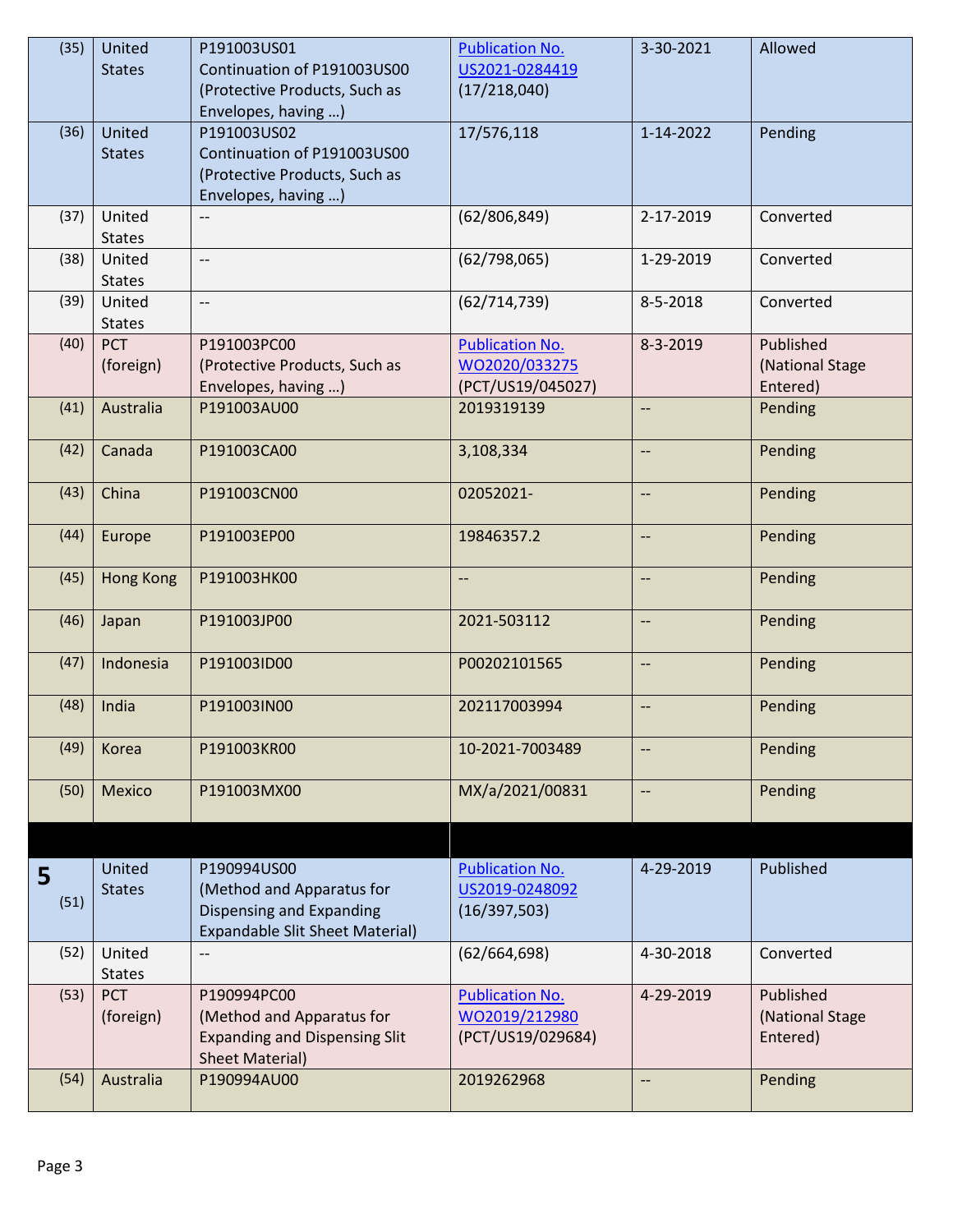| (55)      | China                   | P190994CN00                                                                                                                                   | 201980043174.7                                             | --                       | Pending                                          |
|-----------|-------------------------|-----------------------------------------------------------------------------------------------------------------------------------------------|------------------------------------------------------------|--------------------------|--------------------------------------------------|
| (56)      | Germany                 | P190994DE00                                                                                                                                   | Registration No.<br>DE212019000270<br>$(21-2019-000270.6)$ | --                       | <b>Registered German</b><br><b>Utility Model</b> |
| (57)      | Europe                  | P190994EP00                                                                                                                                   | EP19795837.4                                               | $\overline{\phantom{a}}$ | Pending                                          |
| (58)      | <b>Hong Kong</b>        | P190994HK00                                                                                                                                   | 62021028842.4                                              | $\overline{\phantom{a}}$ | Pending                                          |
| (59)      | Indonesia               | P190994ID00                                                                                                                                   | P00202008981                                               | $\overline{\phantom{a}}$ | Pending                                          |
| (60)      | India                   | P190994IN00                                                                                                                                   | 202017047236                                               | $\overline{\phantom{a}}$ | Pending                                          |
| (61)      | Japan                   | P190994JP00                                                                                                                                   | 2021-509726                                                | $\overline{\phantom{a}}$ | Pending                                          |
| (62)      | Korea                   | P190994KR00                                                                                                                                   | 10-2020-7033390                                            | --                       | Pending                                          |
| (63)      | Mexico                  | P190994MX00                                                                                                                                   | MX/a/2020/011431                                           | --                       | Pending                                          |
|           |                         |                                                                                                                                               |                                                            |                          |                                                  |
| 6<br>(64) | United<br><b>States</b> | P200146US00<br>(Tooling Method for Expanded Slit<br><b>Sheet Material)</b>                                                                    | Patent No.<br>11,034,120<br>(16/212, 536)                  | 12-06-2018               | Patented                                         |
| (65)      | United<br><b>States</b> | P200146US01<br>Continuation of P200146US00<br>(Tooling Method for Expanded Slit<br><b>Sheet Material)</b>                                     | (17/346, 604)                                              | 6-14-2021                | Pending                                          |
| (66)      | United<br><b>States</b> | P200146US02<br>CIP of P200146US00<br>(Improved Expanded Slit Sheet<br><b>Cushioning Product with Novel</b><br>Alternating Expansion Patterns) | (17/347, 561)                                              | 6-14-2021                | Pending                                          |
|           |                         |                                                                                                                                               |                                                            |                          |                                                  |
| 7<br>(67) | United<br><b>States</b> | P200147US00<br>(Slit Paper Expansion Method and<br>Apparatus)                                                                                 | Patent No.<br>11,220,395<br>(15/820, 514)                  | 11-22-2017               | Patented                                         |
| (68)      | United<br><b>States</b> | P200147US01<br>Divisional of P200147US00<br>(Slit Paper Expansion Method and<br>Apparatus)                                                    | (17/572, 174)                                              | 1-10-2022                | Pending                                          |
| (69)      | United<br><b>States</b> | --                                                                                                                                            | (62/425, 200)                                              | 11-22-2016               | Converted                                        |
| (70)      | United<br><b>States</b> | --                                                                                                                                            | (62/571, 382)                                              | 10-12-2017               | Converted                                        |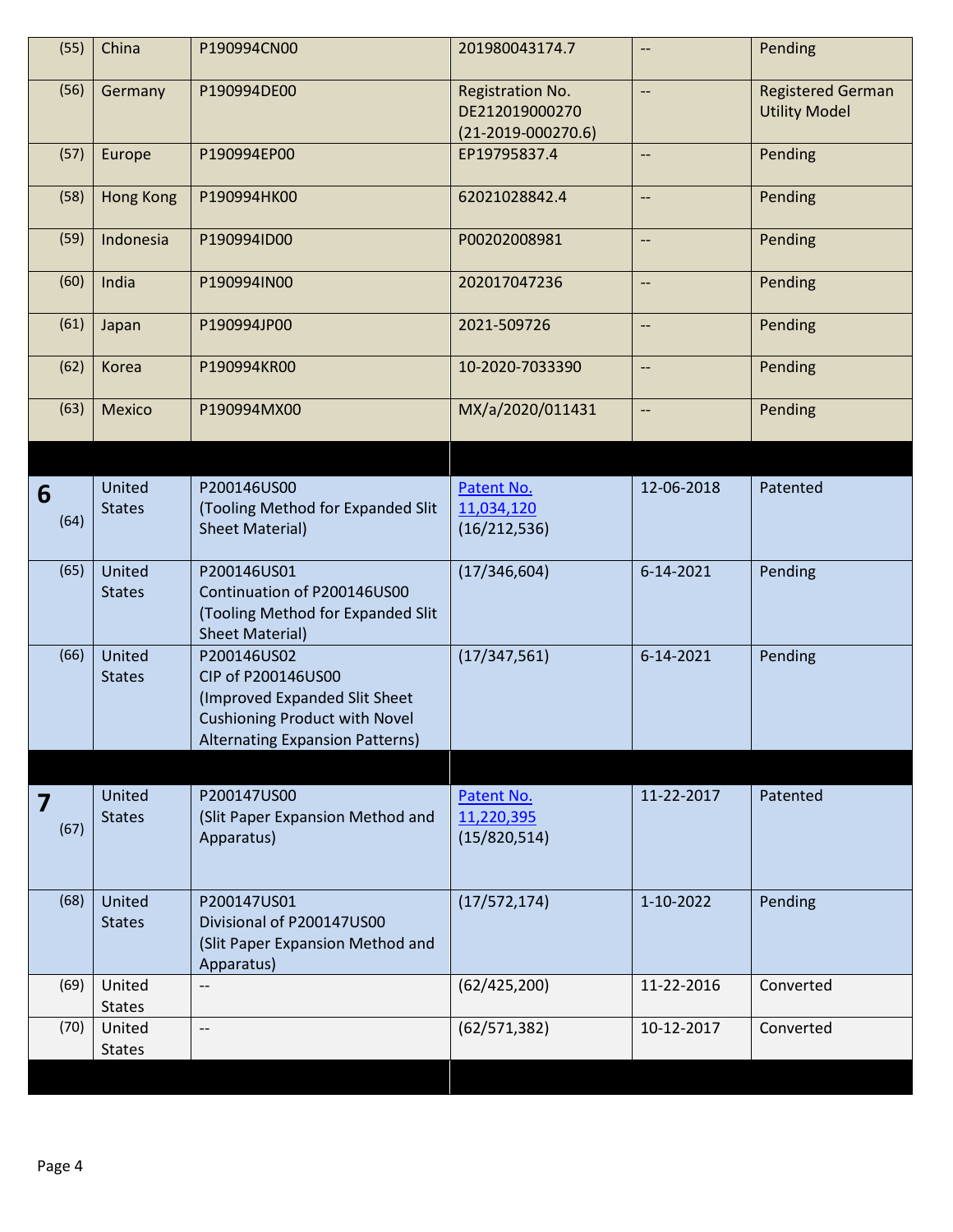| 8                 | United                  | P200148US00                                                                                                   | <b>Publication No.</b>                                         | $2 - 8 - 2017$           | Published                                        |
|-------------------|-------------------------|---------------------------------------------------------------------------------------------------------------|----------------------------------------------------------------|--------------------------|--------------------------------------------------|
| (71)              | <b>States</b>           | (Slit Paper Method of Expansion,<br>Shipment, and Expansion Devices)                                          | US2018-0222665<br>(15/428, 144)                                |                          |                                                  |
|                   |                         |                                                                                                               |                                                                |                          |                                                  |
| (72)              | United<br><b>States</b> | $\overline{\phantom{m}}$                                                                                      | (62/292, 727)                                                  | $2 - 8 - 2016$           | Converted                                        |
| (73)              | United<br><b>States</b> | $-$                                                                                                           | (62/425, 200)                                                  | 11-22-2016               | Converted                                        |
| (74)              | United<br><b>States</b> | $\overline{\phantom{m}}$                                                                                      | (62/435,037)                                                   | 12-15-2016               | Converted                                        |
|                   |                         |                                                                                                               |                                                                |                          |                                                  |
| 9<br>(75)         | United<br><b>States</b> | P191072US00<br>(Slit Sheet Tensioning Device)                                                                 | <b>Publication No.</b><br>US2019-0193366<br>(16/290, 016)      | $3 - 1 - 2019$           | Published                                        |
| (76)              | United<br><b>States</b> | $\overline{\phantom{a}}$                                                                                      | (62/641, 352)                                                  | 3-11-2018                | Converted                                        |
| (77)              | <b>PCT</b><br>(foreign) | P191072PC00<br>(Slit Sheet Tensioning Device)                                                                 | <b>Publication No.</b><br>WO2020/068153<br>(PCT/IB2019/001458) | $3 - 1 - 2019$           | Published<br>(National Stage<br>Entered)         |
| (78)              | Australia               | P191072AU00                                                                                                   | 2019349561                                                     | $\overline{\phantom{a}}$ | Pending                                          |
| (79)              | Canada                  | P191072CA00                                                                                                   | 3,093,630                                                      | $\overline{\phantom{a}}$ | Pending                                          |
| (80)              | Germany                 | P191072DE00                                                                                                   | 21-2019-000-213.7                                              | $\overline{\phantom{m}}$ | <b>Registered German</b><br><b>Utility Model</b> |
| (81)              | Europe                  | P191072EP00                                                                                                   | EP19919546.2                                                   | $\overline{\phantom{a}}$ | Pending                                          |
| (82)              | India                   | P191072IN00                                                                                                   | 202017043805                                                   | $\overline{\phantom{m}}$ | Pending                                          |
| (83)              | <b>Hong Kong</b>        | P191072HK00                                                                                                   | HK62021028818.4                                                | --                       | Pending                                          |
| (84)              | Korea                   | P191072KR00                                                                                                   | 10-2020-7028957                                                | --                       | Pending                                          |
| (85)              | Mexico                  | P191072MX00                                                                                                   | MX/a/2020/009350                                               | $\overline{\phantom{a}}$ | Pending                                          |
|                   |                         |                                                                                                               |                                                                |                          |                                                  |
| <b>10</b><br>(86) | United<br><b>States</b> | P191073US00<br>(Shipping and Dispensing Box for<br><b>Slit Sheet Material)</b>                                | Patent No.<br>10,766,690<br>(16/159, 186)                      | 10-12-2018               | Patented                                         |
| (87)              | United<br><b>States</b> | P191073US01<br>Continuation of P191073US00<br>(Shipping and Dispensing Box for<br><b>Slit Sheet Material)</b> | <b>Publication No.</b><br>US2020-0324963<br>(16/740, 666)      | 1-13-2020                | Published                                        |
| (88)              | United<br><b>States</b> | $\overline{\phantom{a}}$                                                                                      | (62/633, 630)                                                  | 2-22-2018                | Converted                                        |
| (89)              | United<br><b>States</b> | $\overline{\phantom{m}}$                                                                                      | (62/571, 382)                                                  | 10-12-2017               | Converted                                        |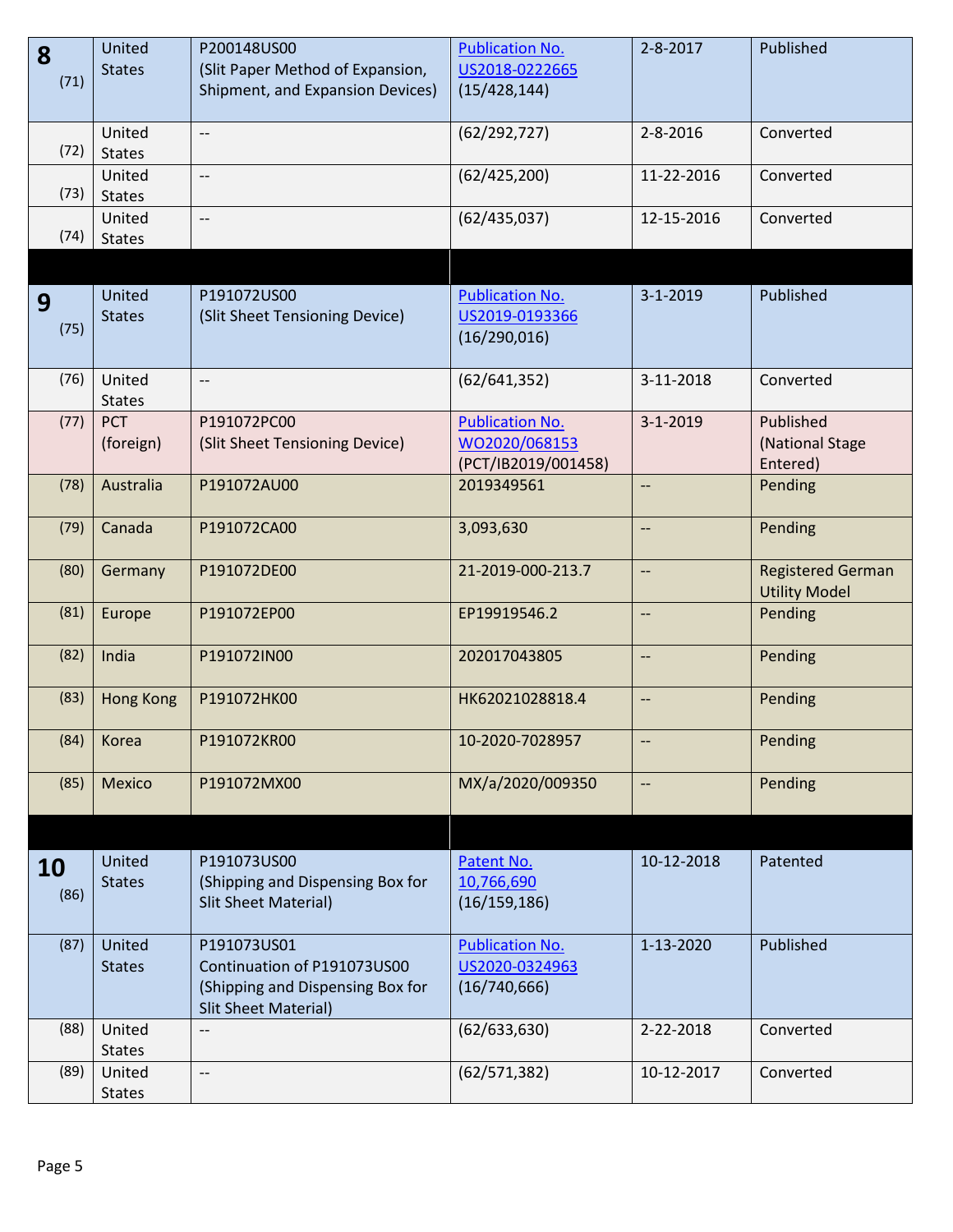| (Shipping and Dispensing Box for<br>WO2019/075371<br>(National Stage<br>(foreign)<br><b>Slit Sheet Material)</b><br>(PCT/US18/055674)<br>Entered)<br>Canada<br>P191073CA00<br>3,076,699<br>Pending<br>(91)<br>(Shipping and Dispensing Box for<br><b>Slit Sheet Material)</b><br>(92)<br>India<br>P191073IN00<br>202017015401<br>Pending<br>$\overline{\phantom{a}}$<br>(Shipping and Dispensing Box for<br><b>Slit Sheet Material)</b><br>(93)<br>P191073ID00<br>Indonesia<br>P00202003337<br>Pending<br>$\overline{\phantom{a}}$<br>(Shipping and Dispensing Box for<br><b>Slit Sheet Material)</b><br>(94)<br>P191073KR00<br>10-2020-7011513<br>Pending<br>Korea<br>$\overline{\phantom{a}}$<br>(Shipping and Dispensing Box for<br><b>Slit Sheet Material)</b><br>(95)<br><b>Hong Kong</b><br>P191073HK00<br>HK62021024057.3<br>Pending<br>--<br>(Shipping and Dispensing Box for<br><b>Slit Sheet Material)</b><br>(96)<br>Europe<br>P191073EP00<br>18865962.7<br>Pending<br>--<br>(Shipping and Dispensing Box for<br><b>Slit Sheet Material)</b><br>(97)<br>Australia<br>P191073AU00<br>2018346949<br>Pending<br>--<br>(Shipping and Dispensing Box for<br><b>Slit Sheet Material)</b><br>(98)<br>P191073MX00<br>MX/a/2020/003282<br><b>Mexico</b><br>Pending<br>--<br>(Shipping and Dispensing Box for<br><b>Slit Sheet Material)</b><br>China<br>(99)<br>P191073CN00<br>201880066105.03<br>Pending<br>$\overline{\phantom{a}}$<br>(Shipping and Dispensing Box for<br><b>Slit Sheet Material)</b><br>(100)<br>P191073JP00<br>2020-517787<br>Japan<br>Pending<br>--<br>(Shipping and Dispensing Box for<br><b>Slit Sheet Material)</b><br>United<br>P191074US00<br>Patent No.<br>6-26-2018<br>Patented<br>11<br>(Extensible Paper and Its Use )<br><b>States</b><br>10,669,086<br>(101)<br>(16/018, 702)<br><b>Publication No.</b><br>(102)<br>United<br>P191074US01<br>Published<br>5-12-2020<br>Continuation of P191074US00<br>US2021-0024266<br><b>States</b><br>(Extensible Paper and Its Use )<br>(16/872, 813)<br>United<br>6-26-2017<br>Converted<br>(103)<br>(62/524,905)<br>$\overline{\phantom{a}}$<br><b>States</b><br><b>PCT</b><br>Published<br>(104)<br>P191074PC00<br><b>Publication No.</b><br>6-26-2018<br>(foreign)<br>(Extensible Paper and Its Use )<br>WO2019/005739<br>(National Stage<br>(PCT/US18/039416)<br>Entered)<br>(105)<br>Australia<br>P191074AU00<br>2018290739<br>Pending<br>--<br>(Extensible Paper and Its Use )<br>(106)<br>Canada<br>P191074CA00<br>3,067,852<br>Pending<br>$\overline{\phantom{a}}$<br>(Extensible Paper and Its Use )<br>China<br>(107)<br>P191074CN00<br>Pending<br>201880054670.8<br>--<br>(Extensible Paper and Its Use ) | (90) | <b>PCT</b> | P191073PC00 | <b>Publication No.</b> | 10-12-2018 | Published |
|----------------------------------------------------------------------------------------------------------------------------------------------------------------------------------------------------------------------------------------------------------------------------------------------------------------------------------------------------------------------------------------------------------------------------------------------------------------------------------------------------------------------------------------------------------------------------------------------------------------------------------------------------------------------------------------------------------------------------------------------------------------------------------------------------------------------------------------------------------------------------------------------------------------------------------------------------------------------------------------------------------------------------------------------------------------------------------------------------------------------------------------------------------------------------------------------------------------------------------------------------------------------------------------------------------------------------------------------------------------------------------------------------------------------------------------------------------------------------------------------------------------------------------------------------------------------------------------------------------------------------------------------------------------------------------------------------------------------------------------------------------------------------------------------------------------------------------------------------------------------------------------------------------------------------------------------------------------------------------------------------------------------------------------------------------------------------------------------------------------------------------------------------------------------------------------------------------------------------------------------------------------------------------------------------------------------------------------------------------------------------------------------------------------------------------------------------------------------------------------------------------------------------------------------------------------------------------------------------------------------------------------------------------------------------------------------|------|------------|-------------|------------------------|------------|-----------|
|                                                                                                                                                                                                                                                                                                                                                                                                                                                                                                                                                                                                                                                                                                                                                                                                                                                                                                                                                                                                                                                                                                                                                                                                                                                                                                                                                                                                                                                                                                                                                                                                                                                                                                                                                                                                                                                                                                                                                                                                                                                                                                                                                                                                                                                                                                                                                                                                                                                                                                                                                                                                                                                                                              |      |            |             |                        |            |           |
|                                                                                                                                                                                                                                                                                                                                                                                                                                                                                                                                                                                                                                                                                                                                                                                                                                                                                                                                                                                                                                                                                                                                                                                                                                                                                                                                                                                                                                                                                                                                                                                                                                                                                                                                                                                                                                                                                                                                                                                                                                                                                                                                                                                                                                                                                                                                                                                                                                                                                                                                                                                                                                                                                              |      |            |             |                        |            |           |
|                                                                                                                                                                                                                                                                                                                                                                                                                                                                                                                                                                                                                                                                                                                                                                                                                                                                                                                                                                                                                                                                                                                                                                                                                                                                                                                                                                                                                                                                                                                                                                                                                                                                                                                                                                                                                                                                                                                                                                                                                                                                                                                                                                                                                                                                                                                                                                                                                                                                                                                                                                                                                                                                                              |      |            |             |                        |            |           |
|                                                                                                                                                                                                                                                                                                                                                                                                                                                                                                                                                                                                                                                                                                                                                                                                                                                                                                                                                                                                                                                                                                                                                                                                                                                                                                                                                                                                                                                                                                                                                                                                                                                                                                                                                                                                                                                                                                                                                                                                                                                                                                                                                                                                                                                                                                                                                                                                                                                                                                                                                                                                                                                                                              |      |            |             |                        |            |           |
|                                                                                                                                                                                                                                                                                                                                                                                                                                                                                                                                                                                                                                                                                                                                                                                                                                                                                                                                                                                                                                                                                                                                                                                                                                                                                                                                                                                                                                                                                                                                                                                                                                                                                                                                                                                                                                                                                                                                                                                                                                                                                                                                                                                                                                                                                                                                                                                                                                                                                                                                                                                                                                                                                              |      |            |             |                        |            |           |
|                                                                                                                                                                                                                                                                                                                                                                                                                                                                                                                                                                                                                                                                                                                                                                                                                                                                                                                                                                                                                                                                                                                                                                                                                                                                                                                                                                                                                                                                                                                                                                                                                                                                                                                                                                                                                                                                                                                                                                                                                                                                                                                                                                                                                                                                                                                                                                                                                                                                                                                                                                                                                                                                                              |      |            |             |                        |            |           |
|                                                                                                                                                                                                                                                                                                                                                                                                                                                                                                                                                                                                                                                                                                                                                                                                                                                                                                                                                                                                                                                                                                                                                                                                                                                                                                                                                                                                                                                                                                                                                                                                                                                                                                                                                                                                                                                                                                                                                                                                                                                                                                                                                                                                                                                                                                                                                                                                                                                                                                                                                                                                                                                                                              |      |            |             |                        |            |           |
|                                                                                                                                                                                                                                                                                                                                                                                                                                                                                                                                                                                                                                                                                                                                                                                                                                                                                                                                                                                                                                                                                                                                                                                                                                                                                                                                                                                                                                                                                                                                                                                                                                                                                                                                                                                                                                                                                                                                                                                                                                                                                                                                                                                                                                                                                                                                                                                                                                                                                                                                                                                                                                                                                              |      |            |             |                        |            |           |
|                                                                                                                                                                                                                                                                                                                                                                                                                                                                                                                                                                                                                                                                                                                                                                                                                                                                                                                                                                                                                                                                                                                                                                                                                                                                                                                                                                                                                                                                                                                                                                                                                                                                                                                                                                                                                                                                                                                                                                                                                                                                                                                                                                                                                                                                                                                                                                                                                                                                                                                                                                                                                                                                                              |      |            |             |                        |            |           |
|                                                                                                                                                                                                                                                                                                                                                                                                                                                                                                                                                                                                                                                                                                                                                                                                                                                                                                                                                                                                                                                                                                                                                                                                                                                                                                                                                                                                                                                                                                                                                                                                                                                                                                                                                                                                                                                                                                                                                                                                                                                                                                                                                                                                                                                                                                                                                                                                                                                                                                                                                                                                                                                                                              |      |            |             |                        |            |           |
|                                                                                                                                                                                                                                                                                                                                                                                                                                                                                                                                                                                                                                                                                                                                                                                                                                                                                                                                                                                                                                                                                                                                                                                                                                                                                                                                                                                                                                                                                                                                                                                                                                                                                                                                                                                                                                                                                                                                                                                                                                                                                                                                                                                                                                                                                                                                                                                                                                                                                                                                                                                                                                                                                              |      |            |             |                        |            |           |
|                                                                                                                                                                                                                                                                                                                                                                                                                                                                                                                                                                                                                                                                                                                                                                                                                                                                                                                                                                                                                                                                                                                                                                                                                                                                                                                                                                                                                                                                                                                                                                                                                                                                                                                                                                                                                                                                                                                                                                                                                                                                                                                                                                                                                                                                                                                                                                                                                                                                                                                                                                                                                                                                                              |      |            |             |                        |            |           |
|                                                                                                                                                                                                                                                                                                                                                                                                                                                                                                                                                                                                                                                                                                                                                                                                                                                                                                                                                                                                                                                                                                                                                                                                                                                                                                                                                                                                                                                                                                                                                                                                                                                                                                                                                                                                                                                                                                                                                                                                                                                                                                                                                                                                                                                                                                                                                                                                                                                                                                                                                                                                                                                                                              |      |            |             |                        |            |           |
|                                                                                                                                                                                                                                                                                                                                                                                                                                                                                                                                                                                                                                                                                                                                                                                                                                                                                                                                                                                                                                                                                                                                                                                                                                                                                                                                                                                                                                                                                                                                                                                                                                                                                                                                                                                                                                                                                                                                                                                                                                                                                                                                                                                                                                                                                                                                                                                                                                                                                                                                                                                                                                                                                              |      |            |             |                        |            |           |
|                                                                                                                                                                                                                                                                                                                                                                                                                                                                                                                                                                                                                                                                                                                                                                                                                                                                                                                                                                                                                                                                                                                                                                                                                                                                                                                                                                                                                                                                                                                                                                                                                                                                                                                                                                                                                                                                                                                                                                                                                                                                                                                                                                                                                                                                                                                                                                                                                                                                                                                                                                                                                                                                                              |      |            |             |                        |            |           |
|                                                                                                                                                                                                                                                                                                                                                                                                                                                                                                                                                                                                                                                                                                                                                                                                                                                                                                                                                                                                                                                                                                                                                                                                                                                                                                                                                                                                                                                                                                                                                                                                                                                                                                                                                                                                                                                                                                                                                                                                                                                                                                                                                                                                                                                                                                                                                                                                                                                                                                                                                                                                                                                                                              |      |            |             |                        |            |           |
|                                                                                                                                                                                                                                                                                                                                                                                                                                                                                                                                                                                                                                                                                                                                                                                                                                                                                                                                                                                                                                                                                                                                                                                                                                                                                                                                                                                                                                                                                                                                                                                                                                                                                                                                                                                                                                                                                                                                                                                                                                                                                                                                                                                                                                                                                                                                                                                                                                                                                                                                                                                                                                                                                              |      |            |             |                        |            |           |
|                                                                                                                                                                                                                                                                                                                                                                                                                                                                                                                                                                                                                                                                                                                                                                                                                                                                                                                                                                                                                                                                                                                                                                                                                                                                                                                                                                                                                                                                                                                                                                                                                                                                                                                                                                                                                                                                                                                                                                                                                                                                                                                                                                                                                                                                                                                                                                                                                                                                                                                                                                                                                                                                                              |      |            |             |                        |            |           |
|                                                                                                                                                                                                                                                                                                                                                                                                                                                                                                                                                                                                                                                                                                                                                                                                                                                                                                                                                                                                                                                                                                                                                                                                                                                                                                                                                                                                                                                                                                                                                                                                                                                                                                                                                                                                                                                                                                                                                                                                                                                                                                                                                                                                                                                                                                                                                                                                                                                                                                                                                                                                                                                                                              |      |            |             |                        |            |           |
|                                                                                                                                                                                                                                                                                                                                                                                                                                                                                                                                                                                                                                                                                                                                                                                                                                                                                                                                                                                                                                                                                                                                                                                                                                                                                                                                                                                                                                                                                                                                                                                                                                                                                                                                                                                                                                                                                                                                                                                                                                                                                                                                                                                                                                                                                                                                                                                                                                                                                                                                                                                                                                                                                              |      |            |             |                        |            |           |
|                                                                                                                                                                                                                                                                                                                                                                                                                                                                                                                                                                                                                                                                                                                                                                                                                                                                                                                                                                                                                                                                                                                                                                                                                                                                                                                                                                                                                                                                                                                                                                                                                                                                                                                                                                                                                                                                                                                                                                                                                                                                                                                                                                                                                                                                                                                                                                                                                                                                                                                                                                                                                                                                                              |      |            |             |                        |            |           |
|                                                                                                                                                                                                                                                                                                                                                                                                                                                                                                                                                                                                                                                                                                                                                                                                                                                                                                                                                                                                                                                                                                                                                                                                                                                                                                                                                                                                                                                                                                                                                                                                                                                                                                                                                                                                                                                                                                                                                                                                                                                                                                                                                                                                                                                                                                                                                                                                                                                                                                                                                                                                                                                                                              |      |            |             |                        |            |           |
|                                                                                                                                                                                                                                                                                                                                                                                                                                                                                                                                                                                                                                                                                                                                                                                                                                                                                                                                                                                                                                                                                                                                                                                                                                                                                                                                                                                                                                                                                                                                                                                                                                                                                                                                                                                                                                                                                                                                                                                                                                                                                                                                                                                                                                                                                                                                                                                                                                                                                                                                                                                                                                                                                              |      |            |             |                        |            |           |
|                                                                                                                                                                                                                                                                                                                                                                                                                                                                                                                                                                                                                                                                                                                                                                                                                                                                                                                                                                                                                                                                                                                                                                                                                                                                                                                                                                                                                                                                                                                                                                                                                                                                                                                                                                                                                                                                                                                                                                                                                                                                                                                                                                                                                                                                                                                                                                                                                                                                                                                                                                                                                                                                                              |      |            |             |                        |            |           |
|                                                                                                                                                                                                                                                                                                                                                                                                                                                                                                                                                                                                                                                                                                                                                                                                                                                                                                                                                                                                                                                                                                                                                                                                                                                                                                                                                                                                                                                                                                                                                                                                                                                                                                                                                                                                                                                                                                                                                                                                                                                                                                                                                                                                                                                                                                                                                                                                                                                                                                                                                                                                                                                                                              |      |            |             |                        |            |           |
|                                                                                                                                                                                                                                                                                                                                                                                                                                                                                                                                                                                                                                                                                                                                                                                                                                                                                                                                                                                                                                                                                                                                                                                                                                                                                                                                                                                                                                                                                                                                                                                                                                                                                                                                                                                                                                                                                                                                                                                                                                                                                                                                                                                                                                                                                                                                                                                                                                                                                                                                                                                                                                                                                              |      |            |             |                        |            |           |
|                                                                                                                                                                                                                                                                                                                                                                                                                                                                                                                                                                                                                                                                                                                                                                                                                                                                                                                                                                                                                                                                                                                                                                                                                                                                                                                                                                                                                                                                                                                                                                                                                                                                                                                                                                                                                                                                                                                                                                                                                                                                                                                                                                                                                                                                                                                                                                                                                                                                                                                                                                                                                                                                                              |      |            |             |                        |            |           |
|                                                                                                                                                                                                                                                                                                                                                                                                                                                                                                                                                                                                                                                                                                                                                                                                                                                                                                                                                                                                                                                                                                                                                                                                                                                                                                                                                                                                                                                                                                                                                                                                                                                                                                                                                                                                                                                                                                                                                                                                                                                                                                                                                                                                                                                                                                                                                                                                                                                                                                                                                                                                                                                                                              |      |            |             |                        |            |           |
|                                                                                                                                                                                                                                                                                                                                                                                                                                                                                                                                                                                                                                                                                                                                                                                                                                                                                                                                                                                                                                                                                                                                                                                                                                                                                                                                                                                                                                                                                                                                                                                                                                                                                                                                                                                                                                                                                                                                                                                                                                                                                                                                                                                                                                                                                                                                                                                                                                                                                                                                                                                                                                                                                              |      |            |             |                        |            |           |
|                                                                                                                                                                                                                                                                                                                                                                                                                                                                                                                                                                                                                                                                                                                                                                                                                                                                                                                                                                                                                                                                                                                                                                                                                                                                                                                                                                                                                                                                                                                                                                                                                                                                                                                                                                                                                                                                                                                                                                                                                                                                                                                                                                                                                                                                                                                                                                                                                                                                                                                                                                                                                                                                                              |      |            |             |                        |            |           |
|                                                                                                                                                                                                                                                                                                                                                                                                                                                                                                                                                                                                                                                                                                                                                                                                                                                                                                                                                                                                                                                                                                                                                                                                                                                                                                                                                                                                                                                                                                                                                                                                                                                                                                                                                                                                                                                                                                                                                                                                                                                                                                                                                                                                                                                                                                                                                                                                                                                                                                                                                                                                                                                                                              |      |            |             |                        |            |           |
|                                                                                                                                                                                                                                                                                                                                                                                                                                                                                                                                                                                                                                                                                                                                                                                                                                                                                                                                                                                                                                                                                                                                                                                                                                                                                                                                                                                                                                                                                                                                                                                                                                                                                                                                                                                                                                                                                                                                                                                                                                                                                                                                                                                                                                                                                                                                                                                                                                                                                                                                                                                                                                                                                              |      |            |             |                        |            |           |
|                                                                                                                                                                                                                                                                                                                                                                                                                                                                                                                                                                                                                                                                                                                                                                                                                                                                                                                                                                                                                                                                                                                                                                                                                                                                                                                                                                                                                                                                                                                                                                                                                                                                                                                                                                                                                                                                                                                                                                                                                                                                                                                                                                                                                                                                                                                                                                                                                                                                                                                                                                                                                                                                                              |      |            |             |                        |            |           |
|                                                                                                                                                                                                                                                                                                                                                                                                                                                                                                                                                                                                                                                                                                                                                                                                                                                                                                                                                                                                                                                                                                                                                                                                                                                                                                                                                                                                                                                                                                                                                                                                                                                                                                                                                                                                                                                                                                                                                                                                                                                                                                                                                                                                                                                                                                                                                                                                                                                                                                                                                                                                                                                                                              |      |            |             |                        |            |           |
|                                                                                                                                                                                                                                                                                                                                                                                                                                                                                                                                                                                                                                                                                                                                                                                                                                                                                                                                                                                                                                                                                                                                                                                                                                                                                                                                                                                                                                                                                                                                                                                                                                                                                                                                                                                                                                                                                                                                                                                                                                                                                                                                                                                                                                                                                                                                                                                                                                                                                                                                                                                                                                                                                              |      |            |             |                        |            |           |
|                                                                                                                                                                                                                                                                                                                                                                                                                                                                                                                                                                                                                                                                                                                                                                                                                                                                                                                                                                                                                                                                                                                                                                                                                                                                                                                                                                                                                                                                                                                                                                                                                                                                                                                                                                                                                                                                                                                                                                                                                                                                                                                                                                                                                                                                                                                                                                                                                                                                                                                                                                                                                                                                                              |      |            |             |                        |            |           |
|                                                                                                                                                                                                                                                                                                                                                                                                                                                                                                                                                                                                                                                                                                                                                                                                                                                                                                                                                                                                                                                                                                                                                                                                                                                                                                                                                                                                                                                                                                                                                                                                                                                                                                                                                                                                                                                                                                                                                                                                                                                                                                                                                                                                                                                                                                                                                                                                                                                                                                                                                                                                                                                                                              |      |            |             |                        |            |           |
|                                                                                                                                                                                                                                                                                                                                                                                                                                                                                                                                                                                                                                                                                                                                                                                                                                                                                                                                                                                                                                                                                                                                                                                                                                                                                                                                                                                                                                                                                                                                                                                                                                                                                                                                                                                                                                                                                                                                                                                                                                                                                                                                                                                                                                                                                                                                                                                                                                                                                                                                                                                                                                                                                              |      |            |             |                        |            |           |
|                                                                                                                                                                                                                                                                                                                                                                                                                                                                                                                                                                                                                                                                                                                                                                                                                                                                                                                                                                                                                                                                                                                                                                                                                                                                                                                                                                                                                                                                                                                                                                                                                                                                                                                                                                                                                                                                                                                                                                                                                                                                                                                                                                                                                                                                                                                                                                                                                                                                                                                                                                                                                                                                                              |      |            |             |                        |            |           |
|                                                                                                                                                                                                                                                                                                                                                                                                                                                                                                                                                                                                                                                                                                                                                                                                                                                                                                                                                                                                                                                                                                                                                                                                                                                                                                                                                                                                                                                                                                                                                                                                                                                                                                                                                                                                                                                                                                                                                                                                                                                                                                                                                                                                                                                                                                                                                                                                                                                                                                                                                                                                                                                                                              |      |            |             |                        |            |           |
|                                                                                                                                                                                                                                                                                                                                                                                                                                                                                                                                                                                                                                                                                                                                                                                                                                                                                                                                                                                                                                                                                                                                                                                                                                                                                                                                                                                                                                                                                                                                                                                                                                                                                                                                                                                                                                                                                                                                                                                                                                                                                                                                                                                                                                                                                                                                                                                                                                                                                                                                                                                                                                                                                              |      |            |             |                        |            |           |
|                                                                                                                                                                                                                                                                                                                                                                                                                                                                                                                                                                                                                                                                                                                                                                                                                                                                                                                                                                                                                                                                                                                                                                                                                                                                                                                                                                                                                                                                                                                                                                                                                                                                                                                                                                                                                                                                                                                                                                                                                                                                                                                                                                                                                                                                                                                                                                                                                                                                                                                                                                                                                                                                                              |      |            |             |                        |            |           |
|                                                                                                                                                                                                                                                                                                                                                                                                                                                                                                                                                                                                                                                                                                                                                                                                                                                                                                                                                                                                                                                                                                                                                                                                                                                                                                                                                                                                                                                                                                                                                                                                                                                                                                                                                                                                                                                                                                                                                                                                                                                                                                                                                                                                                                                                                                                                                                                                                                                                                                                                                                                                                                                                                              |      |            |             |                        |            |           |
|                                                                                                                                                                                                                                                                                                                                                                                                                                                                                                                                                                                                                                                                                                                                                                                                                                                                                                                                                                                                                                                                                                                                                                                                                                                                                                                                                                                                                                                                                                                                                                                                                                                                                                                                                                                                                                                                                                                                                                                                                                                                                                                                                                                                                                                                                                                                                                                                                                                                                                                                                                                                                                                                                              |      |            |             |                        |            |           |
|                                                                                                                                                                                                                                                                                                                                                                                                                                                                                                                                                                                                                                                                                                                                                                                                                                                                                                                                                                                                                                                                                                                                                                                                                                                                                                                                                                                                                                                                                                                                                                                                                                                                                                                                                                                                                                                                                                                                                                                                                                                                                                                                                                                                                                                                                                                                                                                                                                                                                                                                                                                                                                                                                              |      |            |             |                        |            |           |
|                                                                                                                                                                                                                                                                                                                                                                                                                                                                                                                                                                                                                                                                                                                                                                                                                                                                                                                                                                                                                                                                                                                                                                                                                                                                                                                                                                                                                                                                                                                                                                                                                                                                                                                                                                                                                                                                                                                                                                                                                                                                                                                                                                                                                                                                                                                                                                                                                                                                                                                                                                                                                                                                                              |      |            |             |                        |            |           |
|                                                                                                                                                                                                                                                                                                                                                                                                                                                                                                                                                                                                                                                                                                                                                                                                                                                                                                                                                                                                                                                                                                                                                                                                                                                                                                                                                                                                                                                                                                                                                                                                                                                                                                                                                                                                                                                                                                                                                                                                                                                                                                                                                                                                                                                                                                                                                                                                                                                                                                                                                                                                                                                                                              |      |            |             |                        |            |           |
|                                                                                                                                                                                                                                                                                                                                                                                                                                                                                                                                                                                                                                                                                                                                                                                                                                                                                                                                                                                                                                                                                                                                                                                                                                                                                                                                                                                                                                                                                                                                                                                                                                                                                                                                                                                                                                                                                                                                                                                                                                                                                                                                                                                                                                                                                                                                                                                                                                                                                                                                                                                                                                                                                              |      |            |             |                        |            |           |
|                                                                                                                                                                                                                                                                                                                                                                                                                                                                                                                                                                                                                                                                                                                                                                                                                                                                                                                                                                                                                                                                                                                                                                                                                                                                                                                                                                                                                                                                                                                                                                                                                                                                                                                                                                                                                                                                                                                                                                                                                                                                                                                                                                                                                                                                                                                                                                                                                                                                                                                                                                                                                                                                                              |      |            |             |                        |            |           |
|                                                                                                                                                                                                                                                                                                                                                                                                                                                                                                                                                                                                                                                                                                                                                                                                                                                                                                                                                                                                                                                                                                                                                                                                                                                                                                                                                                                                                                                                                                                                                                                                                                                                                                                                                                                                                                                                                                                                                                                                                                                                                                                                                                                                                                                                                                                                                                                                                                                                                                                                                                                                                                                                                              |      |            |             |                        |            |           |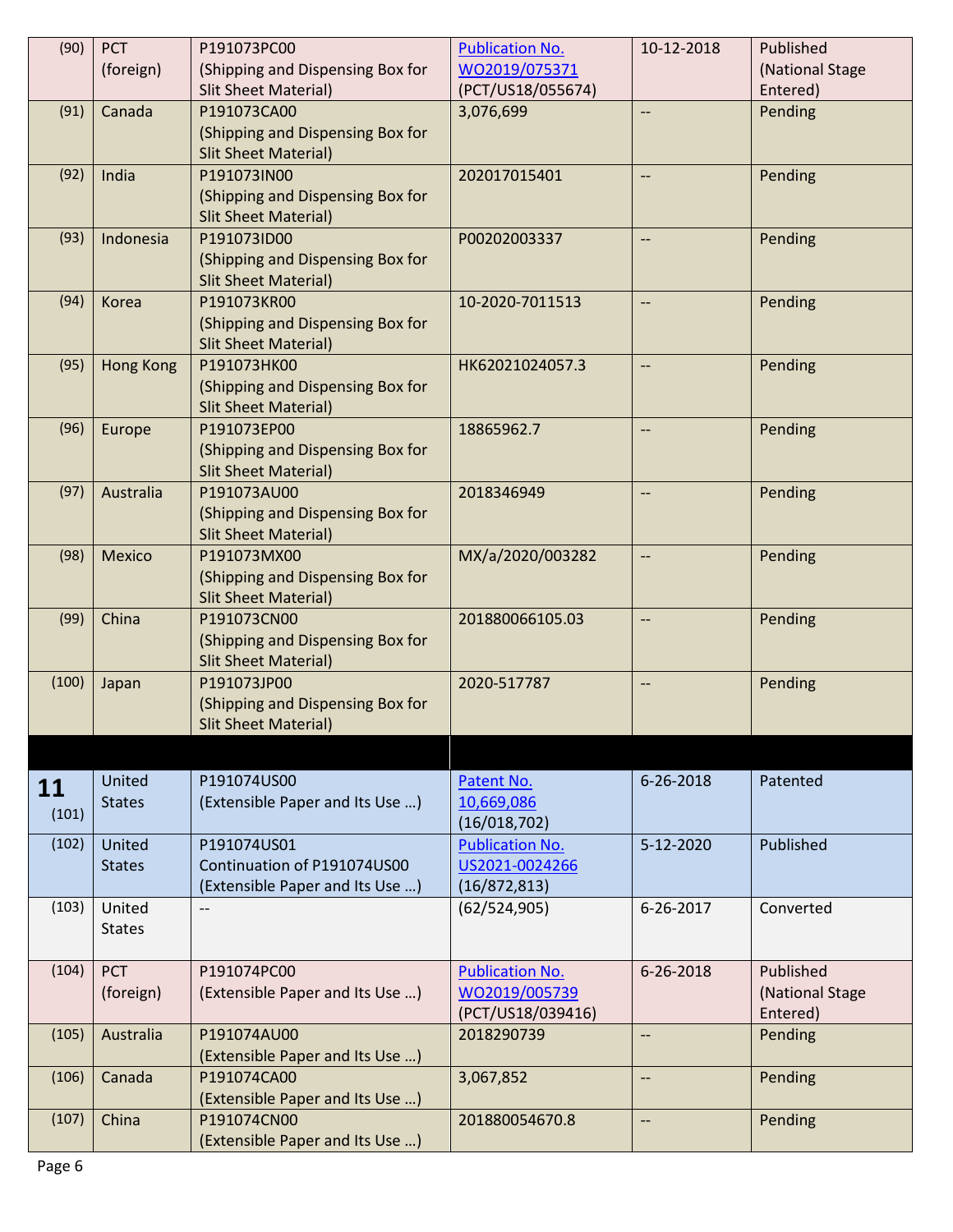| (108)       | Europe                  | P191074EP00<br>(Extensible Paper and Its Use )                                                         | 18822784.7                                                | --                       | Pending   |
|-------------|-------------------------|--------------------------------------------------------------------------------------------------------|-----------------------------------------------------------|--------------------------|-----------|
| (109)       | <b>Hong Kong</b>        | P191074HK00<br>(Extensible Paper and Its Use )                                                         | HK62020009578.9                                           | --                       | Pending   |
| (110)       | Indonesia               | P191074ID00<br>(Extensible Paper and Its Use )                                                         | P00202000612                                              | --                       | Pending   |
| (111)       | India                   | P191074IN00<br>(Extensible Paper and Its Use )                                                         | 202017001425                                              | --                       | Pending   |
| (112)       | Japan                   | P191074JP00<br>(Extensible Paper and Its Use )                                                         | 2020-520433                                               | $\overline{\phantom{a}}$ | Pending   |
| (113)       | Korea                   | P191074KR00<br>(Extensible Paper and Its Use )                                                         | 10-2020-7002104                                           | $\overline{\phantom{a}}$ | Pending   |
| (114)       | Mexico                  | P191074MX00<br>(Extensible Paper and Its Use )                                                         | Mx/a/2019/015488                                          | $\overline{\phantom{a}}$ | Pending   |
|             |                         |                                                                                                        |                                                           |                          |           |
| 12<br>(115) | United<br><b>States</b> | P191076US00<br>(Expandable Slit Sheet Material<br>that Interlocks )                                    | Patent No. 10,226,907<br>(14/480, 319)                    | $9 - 8 - 2014$           | Patented  |
| (116)       | United<br><b>States</b> | P191076US01<br>Divisional of P191076US00<br>(Expandable Slit Sheet Material<br>that Interlocks )       | <b>Publication No.</b><br>US2020-0247079<br>(16/274, 028) | 2-12-2019                | Published |
| (116)       | United<br><b>States</b> |                                                                                                        | (61/874, 873)                                             | $9 - 6 - 2013$           | Converted |
| (117)       | Europe                  | P191076EP00<br>(Expandable Slit Sheet Material<br>that Interlocks )                                    | Registration No.<br>3041756<br>(14843068.9)               | --                       | Granted   |
| (118)       | Germany                 | P191076DE00<br>(Expandable Slit Sheet Material<br>that Interlocks )                                    | Registration No.<br>3041756<br>(14843068.9)               | --                       | Granted   |
| (119)       | France                  | P191076FR00<br>(Expandable Slit Sheet Material<br>that Interlocks )                                    | Registration No.<br>3041756<br>(14843068.9)               | --                       | Granted   |
| (120)       | Great<br><b>Britain</b> | P191076GB00<br>(Expandable Slit Sheet Material<br>that Interlocks )                                    | Registration No.<br>3041756<br>(14843068.9)               | --                       | Granted   |
| (121)       | Europe                  | P191076EP01<br>Divisional of P191076EP00<br>(Expandable Slit Sheet Material<br>that Interlocks )       | (14843068.9)                                              | --                       | Pending   |
|             |                         |                                                                                                        |                                                           |                          |           |
| 13<br>(122) | United<br><b>States</b> | P200075US00<br>(Expansion System for Improved<br>Handling and Avoidance of<br>Damage and/or Crushing ) | <b>Publication No.</b><br>US2020-0230908<br>(16/749, 875) | 1-22-2020                | Published |
| (123)       | United<br><b>States</b> | $-$                                                                                                    | (62/795, 310)                                             | 1-22-2019                | Converted |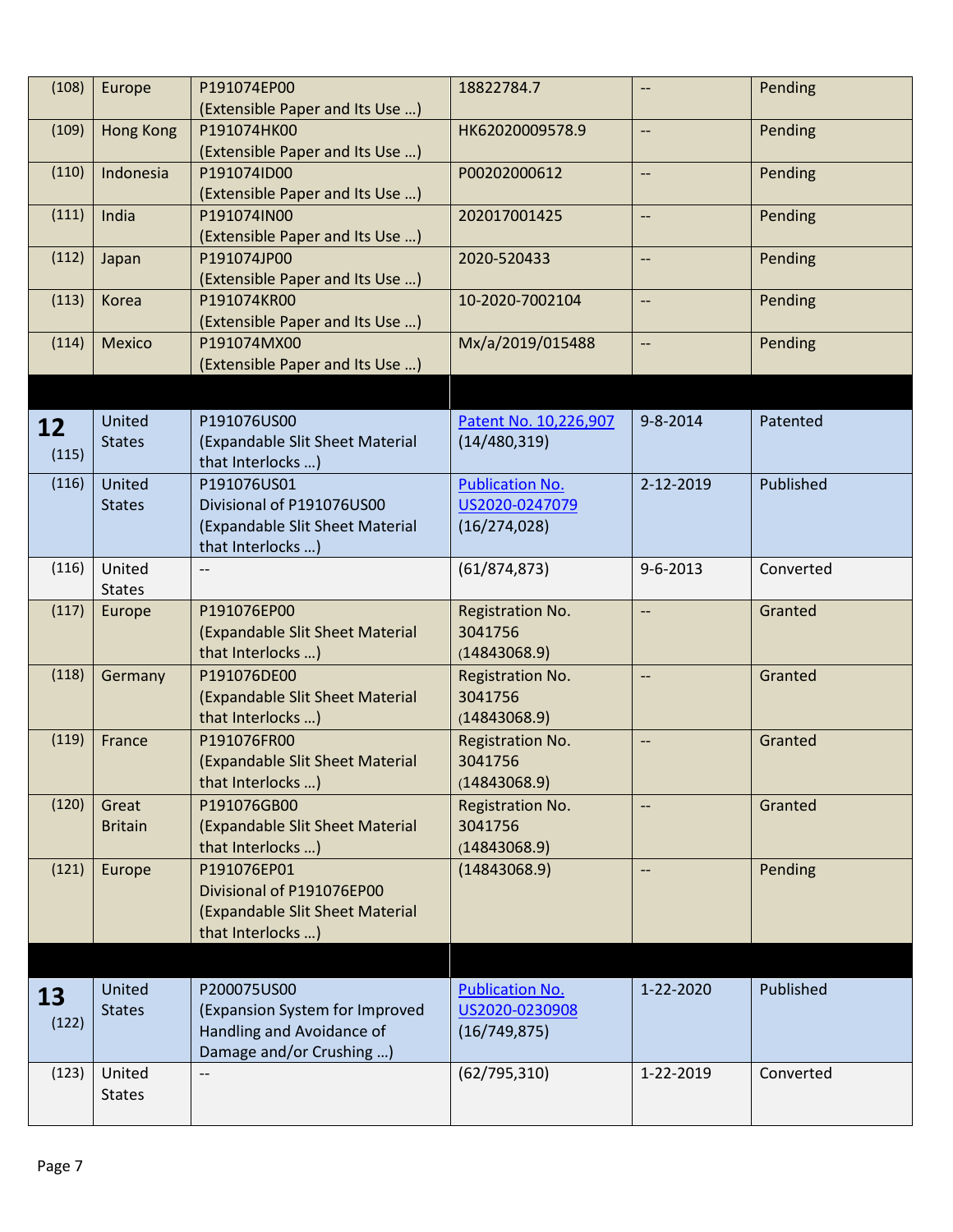| (124) | <b>PCT</b>       | P200075PC00                                           | <b>Publication No.</b>            | 1-22-2020                | Published                          |
|-------|------------------|-------------------------------------------------------|-----------------------------------|--------------------------|------------------------------------|
|       | (foreign)        | (Expansion System for Improved                        | WO2020/154429                     |                          | (National Stage                    |
|       |                  | Handling and Avoidance of                             | (PCT/US20/014649)                 |                          | Entered)                           |
|       |                  | Damage and/or Crushing )                              |                                   |                          |                                    |
| (125) | Australia        | P200075AU00                                           | 2020211983                        | $-$                      | Pending                            |
| (126) | Canada           | P200075CA00                                           | 3,124,444                         | --                       | Pending                            |
| (127) | Europe           | P200075EP00                                           | EP20744692.3                      | --                       | Pending                            |
| (128) | <b>Hong Kong</b> | P200075HK00                                           | $\overline{\phantom{a}}$          | $\overline{\phantom{a}}$ | Pending                            |
| (129) | Indonesia        | P200075ID00                                           | P00202106424                      | --                       | Pending                            |
| (130) | India            | P200075IN00                                           | 202117032106                      | $\overline{\phantom{a}}$ | Pending                            |
| (131) | Japan            | P200075JP00                                           | 2021-540423                       | --                       | Pending                            |
| (132) | Korea            | P200075KR00                                           | 10-2021-7025475                   | --                       | Pending                            |
| (133) | Mexico           | P200075MX00                                           | MX/a/2021/007963                  | --                       | Pending                            |
|       |                  |                                                       |                                   |                          |                                    |
|       | United           | P200168US01                                           | <b>Publication No.</b>            | 2-12-2021                | Published                          |
| 14    | <b>States</b>    | (Expanded Slit Sheet Void Fill                        | US2021-0245908                    |                          |                                    |
| (134) |                  | <b>Dispensing Systems)</b>                            | (17/175, 148)                     |                          |                                    |
| (135) | United           | P200168US00                                           | (62/975, 678)                     | 2-12-2020                | Converted under                    |
|       | <b>States</b>    | (Expanded Slit Sheet Void Fill                        |                                   |                          | P200168US01 and                    |
|       |                  | <b>Dispensing Systems)</b>                            |                                   |                          | P200168PC00                        |
| (136) | United           | P200370US00                                           | (62/976, 930)                     | 2-14-2020                | Converted under                    |
|       | <b>States</b>    | (Automated Void Fill Dispensing                       |                                   |                          | P200168US01 and                    |
|       |                  | System)                                               |                                   |                          | P200168PC00                        |
| (137) | United           | P200371US00                                           | (62/980, 122)                     | 2-21-2020                | Converted under                    |
|       | <b>States</b>    | (Automated and Manual Void Fill                       |                                   |                          | P200168US01 and                    |
|       |                  | Dispensing System)                                    |                                   |                          | P200168PC00                        |
| (138) | United           | P200373US00                                           | (63/983, 601)                     | 2-29-2020                | Converted under                    |
|       | <b>States</b>    | (Augmented Slit Sheet Void Fill                       |                                   |                          | P200168US01 and                    |
|       |                  | Opening )                                             |                                   |                          | P200168PC00                        |
| (139) | United           | P200374US00                                           |                                   | 3-26-2020                | Converted under                    |
|       |                  |                                                       |                                   |                          |                                    |
|       | <b>States</b>    | (Automated Slit Sheet Void Fill                       | (63/000, 390)                     |                          | P200168US01 and                    |
|       |                  | System)                                               |                                   |                          | P200168PC00                        |
| (140) | United           | P200408US000                                          | (63/020, 016)                     | 5-5-2020                 | Converted under                    |
|       | <b>States</b>    | (Void Fill Dispensing Systems and                     |                                   |                          | P200168US01 and                    |
|       |                  | Methods )                                             |                                   |                          | P200168PC00                        |
| (141) | United           | P200760US00                                           | (63/064, 393)                     | 8-11-2020                | Converted under                    |
|       | <b>States</b>    | (Void Fill Dispensing Systems and                     |                                   |                          | P200168US01 and                    |
|       |                  | <b>Methods Employing Coreless</b>                     |                                   |                          | P200168PC00                        |
|       |                  | <b>Expandable Slit Sheet Rolls)</b>                   |                                   |                          |                                    |
| (142) | <b>PCT</b>       | P200168PC00                                           | <b>Publication No.</b>            | 2-12-2021                | Published                          |
|       | (foreign)        | (Expanded Slit Sheet Void Fill<br>Dispensing Systems) | WO2021163453<br>(PCT/US21/017820) |                          | (National Stage Due<br>$8-12-2022$ |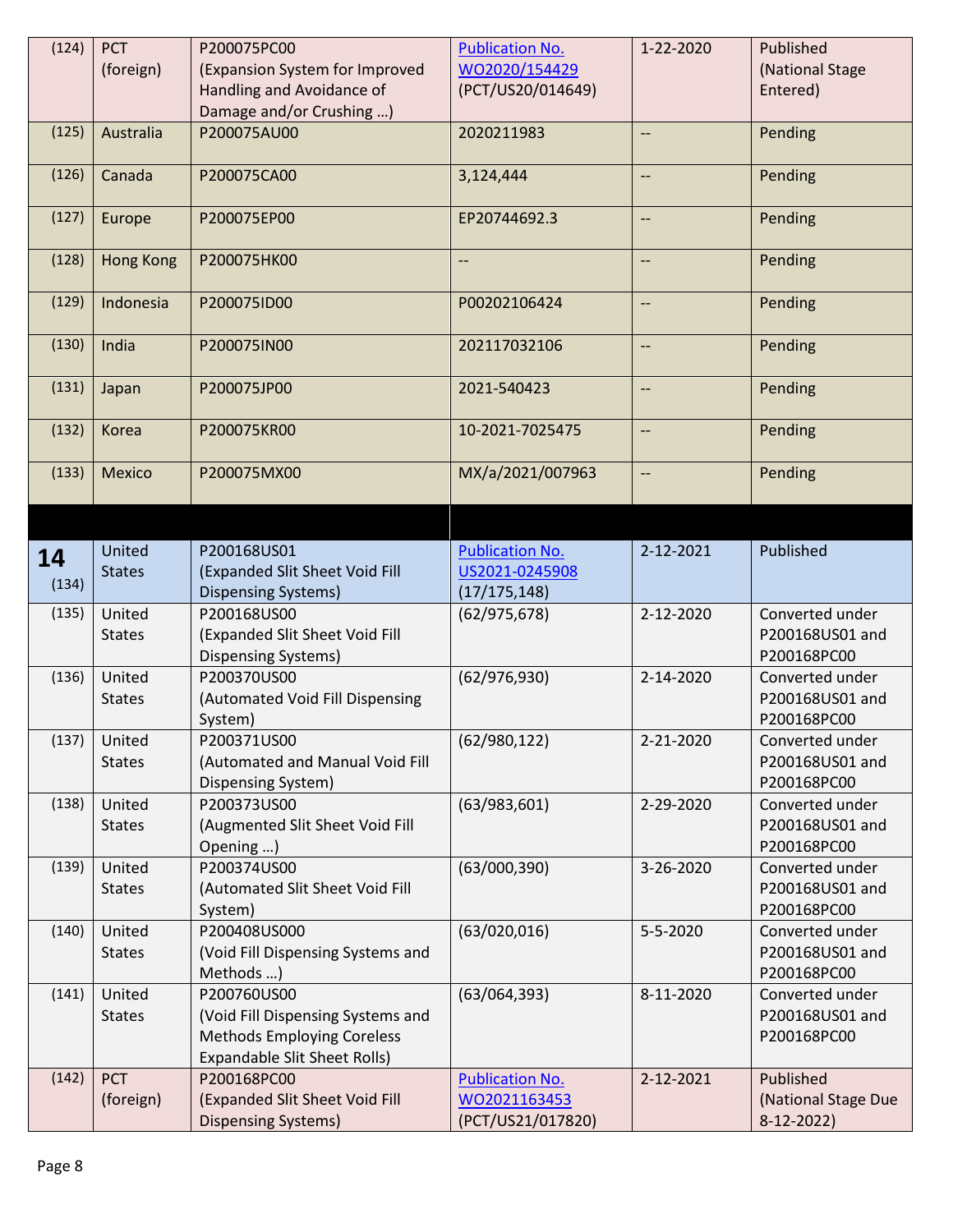| 15    | United        | P200372US01                                  | <b>Publication No.</b> | 2-27-2020                | Published           |
|-------|---------------|----------------------------------------------|------------------------|--------------------------|---------------------|
|       | <b>States</b> | (Expanded Slit Sheet Envelope                | US2021-0252821         |                          |                     |
| (143) |               | Crush Pull System)                           | (17/187, 768)          |                          |                     |
| (144) | United        | P200372US00                                  | (62/982, 662)          | 2-27-2020                | Converted           |
|       | <b>States</b> | (Expanded Slit Sheet Envelope                |                        |                          |                     |
|       |               | Crush Pull System)                           |                        |                          |                     |
| (145) | <b>PCT</b>    | P200372PC00                                  | <b>Publication No.</b> | 2-27-2021                | Published           |
|       | (foreign)     | (Expanded Slit Sheet Envelope                | WO2021/174150          |                          | (National Stage Due |
|       |               | Crush Pull System)                           | (PCT/US21/020131)      |                          | $8-27-2022$         |
|       |               |                                              |                        |                          |                     |
|       | United        | P200402US01                                  | <b>Publication No.</b> | 4-25-2021                | Published           |
| 16    | <b>States</b> | (Further Methods and                         | US2021-0315426         |                          |                     |
| (146) |               | Apparatuses for Dispensing )                 | (17/239,682)           |                          |                     |
| (147) | United        | P200402US00                                  | (63/015, 610)          | 4-26-2020                | Converted           |
|       | <b>States</b> | (Further Methods and                         |                        |                          |                     |
|       |               | Apparatuses for Dispensing )                 |                        |                          |                     |
| (148) | <b>PCT</b>    | P200402PC00                                  | (PCT/US21/029031)      | 4-26-2021                | Published           |
|       | (foreign)     | (Further Methods and                         |                        |                          | (National Stage Due |
|       |               | Apparatuses for Dispensing )                 |                        |                          | 10-26-2022)         |
|       |               |                                              |                        |                          |                     |
|       |               |                                              |                        |                          |                     |
| 17    | United        | P201009US01                                  | (17/506,093)           | 10-20-2021               | Pending             |
| (149) | <b>States</b> | (Systems and Methods for                     |                        |                          |                     |
|       |               | Incorporating Labels and the Like            |                        |                          |                     |
|       |               | with Expandable Slit Sheet                   |                        |                          |                     |
|       |               | Material Wrap)                               |                        |                          |                     |
| (150) | United        | P201009US00                                  | (63/094, 022)          | 10-20-2020               | Converted           |
|       | <b>States</b> | (Slit Sheet Material Wrap with               |                        |                          |                     |
|       |               | <b>Adhesion Regions)</b>                     |                        |                          |                     |
| (151) | <b>PCT</b>    | P201009US00                                  | (PCT/US21/055770)      | 10-20-2021               | Published           |
|       | (foreign)     | (Systems and Methods for                     |                        |                          | (National Stage Due |
|       |               | Incorporating Labels and the Like            |                        |                          | 4-20-2023)          |
|       |               | with Expandable Slit Sheet<br>Material Wrap) |                        |                          |                     |
|       |               |                                              |                        |                          |                     |
|       |               |                                              |                        |                          |                     |
| 18    | United        | D200023US00                                  | (29/741,949)           | 7-16-2020                | Pending             |
| (152) | <b>States</b> | (Expanded Slit-Sheet Paper                   |                        |                          |                     |
|       |               | <b>Cushioning Product)</b>                   |                        |                          |                     |
| (153) | United        | D200023US01                                  | (29/762,982)           | 7-16-2020                | Pending             |
|       | <b>States</b> | (Expanded Slit-Sheet Paper                   |                        |                          |                     |
|       |               | <b>Cushioning Product)</b>                   |                        |                          |                     |
| (154) | Australia     | D200023AU00-06                               | Reg. Nos. 202110147,   | $\overline{\phantom{a}}$ | Registered          |
|       |               |                                              | 202110151,             |                          |                     |
|       |               |                                              | 202111830-             |                          |                     |
|       |               |                                              | 202111832,             |                          |                     |
|       |               |                                              | 202113790-             |                          |                     |
|       |               |                                              | 202113795              |                          |                     |
| (155) | Europe        | D200023EU00                                  | Reg. Nos.              | --                       | Registered          |
|       |               |                                              | 008406359-0001-0010    |                          |                     |
|       |               |                                              |                        |                          |                     |